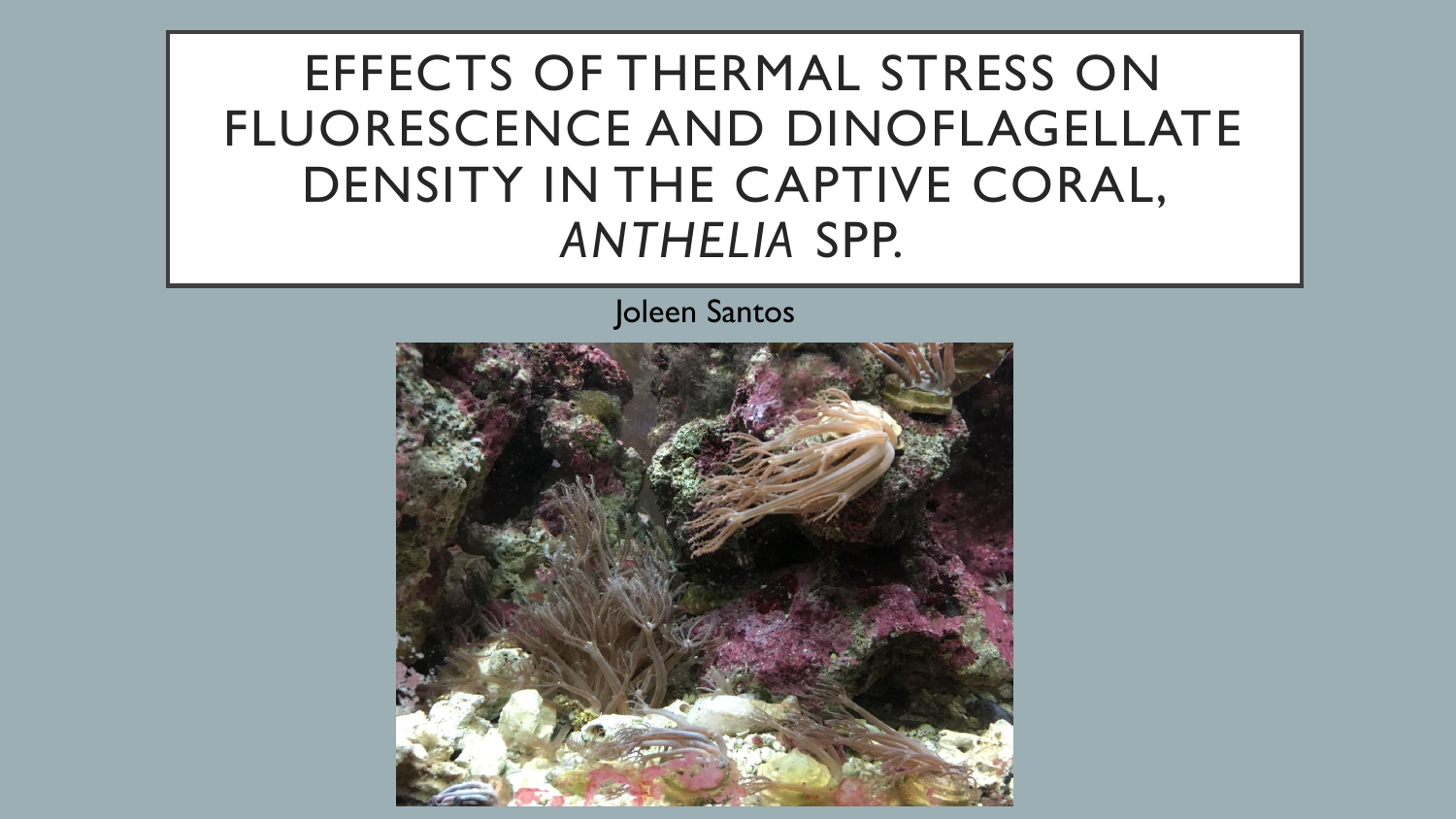# BACKGROUND: CORALS

- Corals are made of polyps
- Mutualism with photosynthetic dinoflagellates<sup>1-4</sup>
- Coral bleaching: expulsion of symbionts
	- Linked to thermal stress<sup>5</sup>



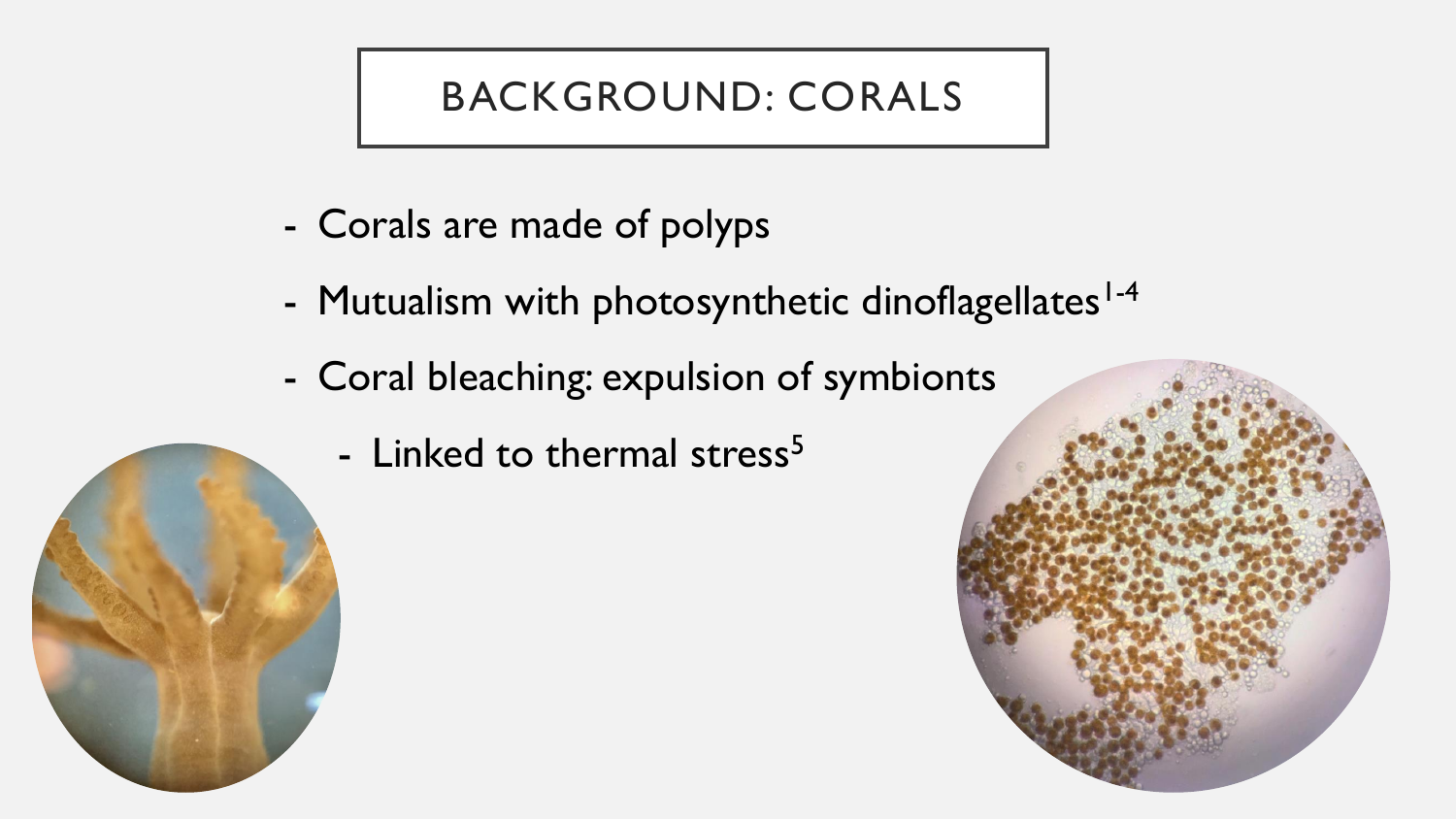### FLUORESCENCE

- Corals produce an abundance of fluorescent proteins<sup>6</sup>
- Potential indicator of health $6,7$
- High fluorescence = healthy coral
- Roth and Deheyn 2013

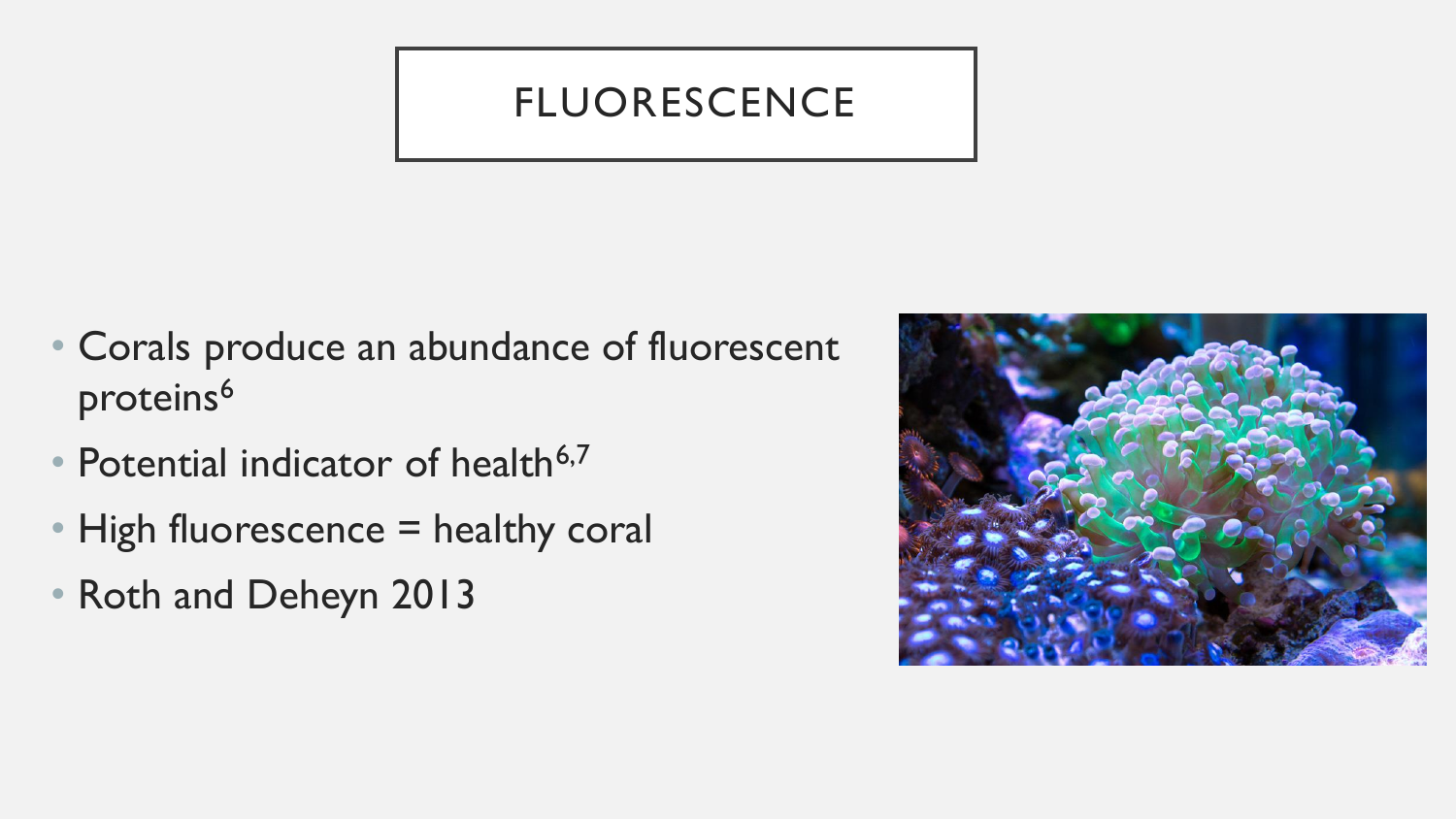#### RESEARCH GOAL

• Determine if fluorescence can be used as an indicator of dinoflagellate density in corals and hence, as a proxy for coral health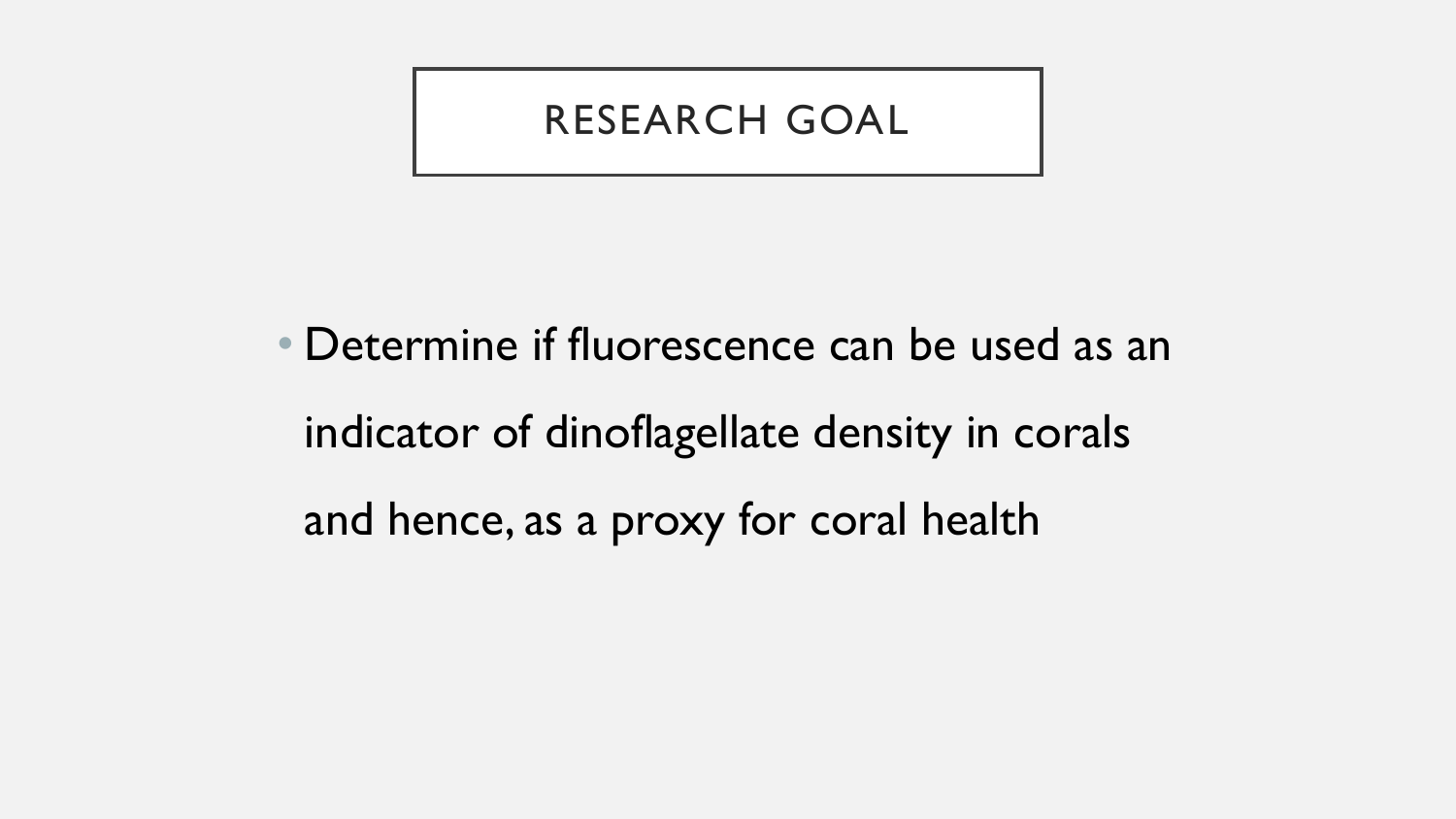### HYPOTHESIS AND PREDICTION

• Fluorescence and dinoflagellate density are indicators of coral health and predict that as temperature gradually increases, coral fluorescence and dinoflagellate density will both decrease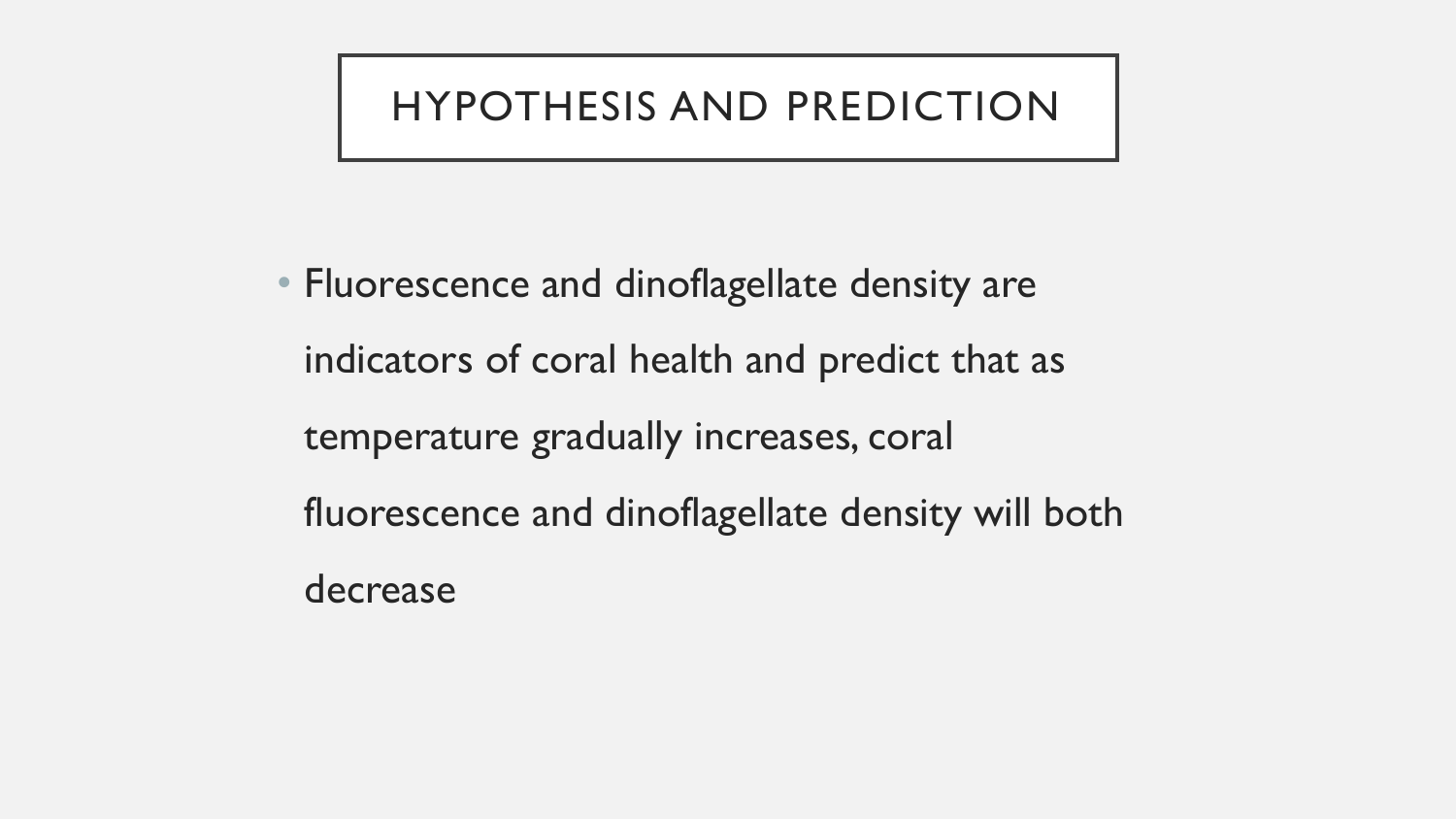## METHODS

- *Anthelia spp.*
- Temperature-based experiment: 28, 30 33°C
- Control: 28°C first week and parallel control tanks
- Statistics: One way ANOVA & Tukey Kramer

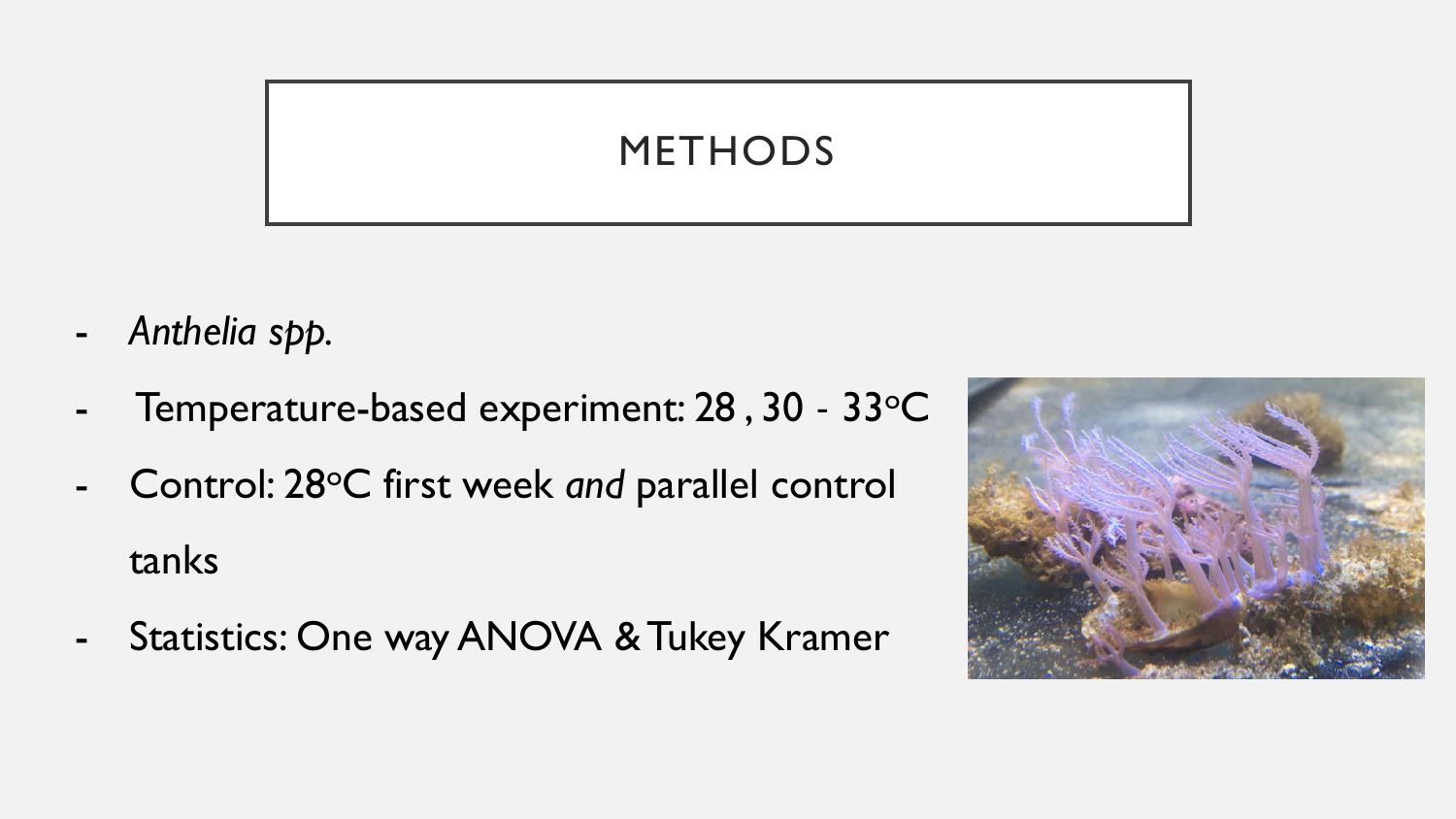#### METHODS – FLUORESCENCE ANALYSIS

- Fluorescence microscopy
	- cellSens Standard, ImageJ, corrected fluorescence
	- CF = Area x (Mean Gray Value Mean Background Reading)
	- 4 tentacles
	-



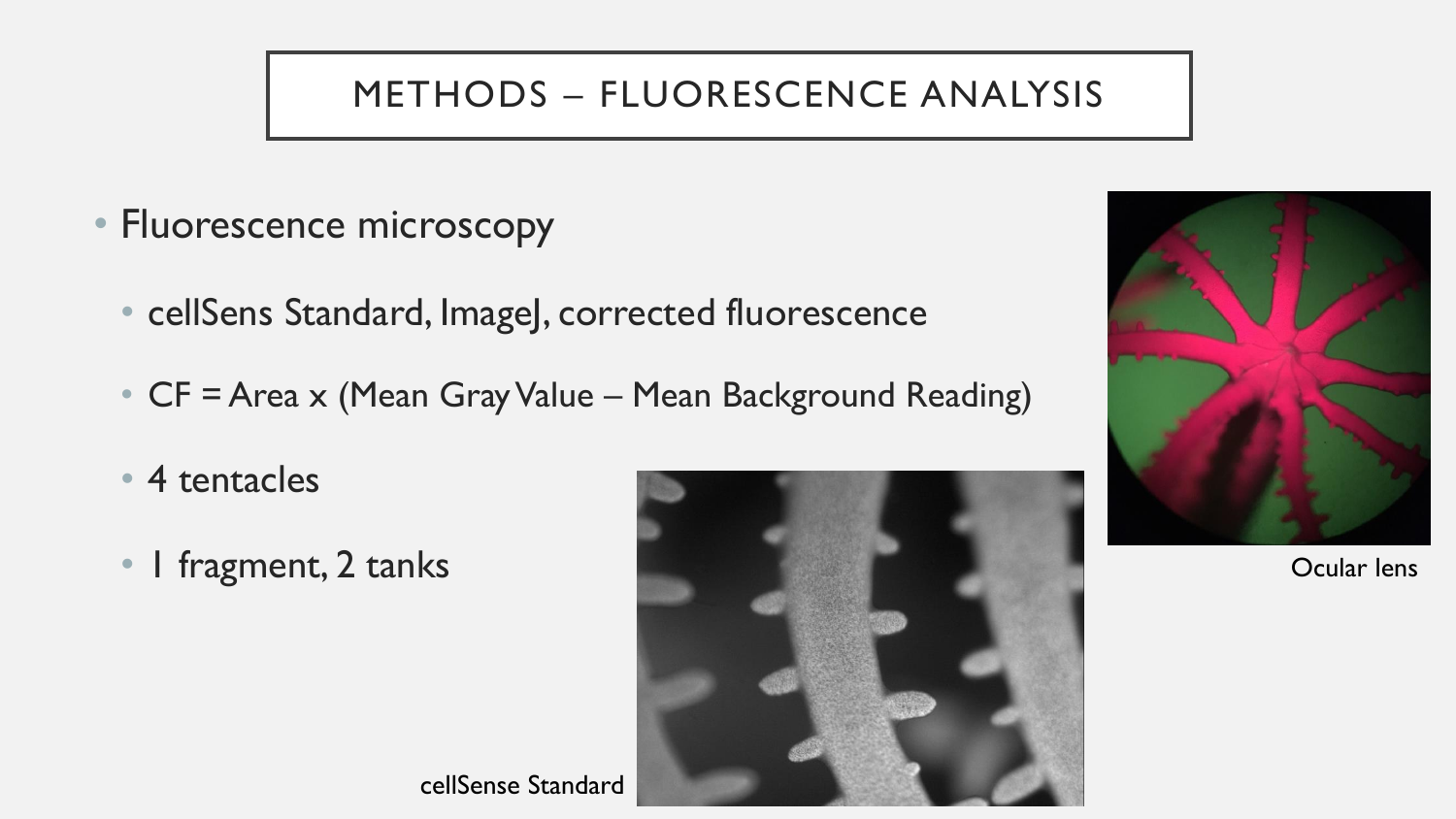#### METHODS – DINOFLAGELLATE DENSITY

- Maceration
	- 10 ± 2 mg worth of tentacles
	- 1:10 dilution
	- 2 fragments from 2 tanks

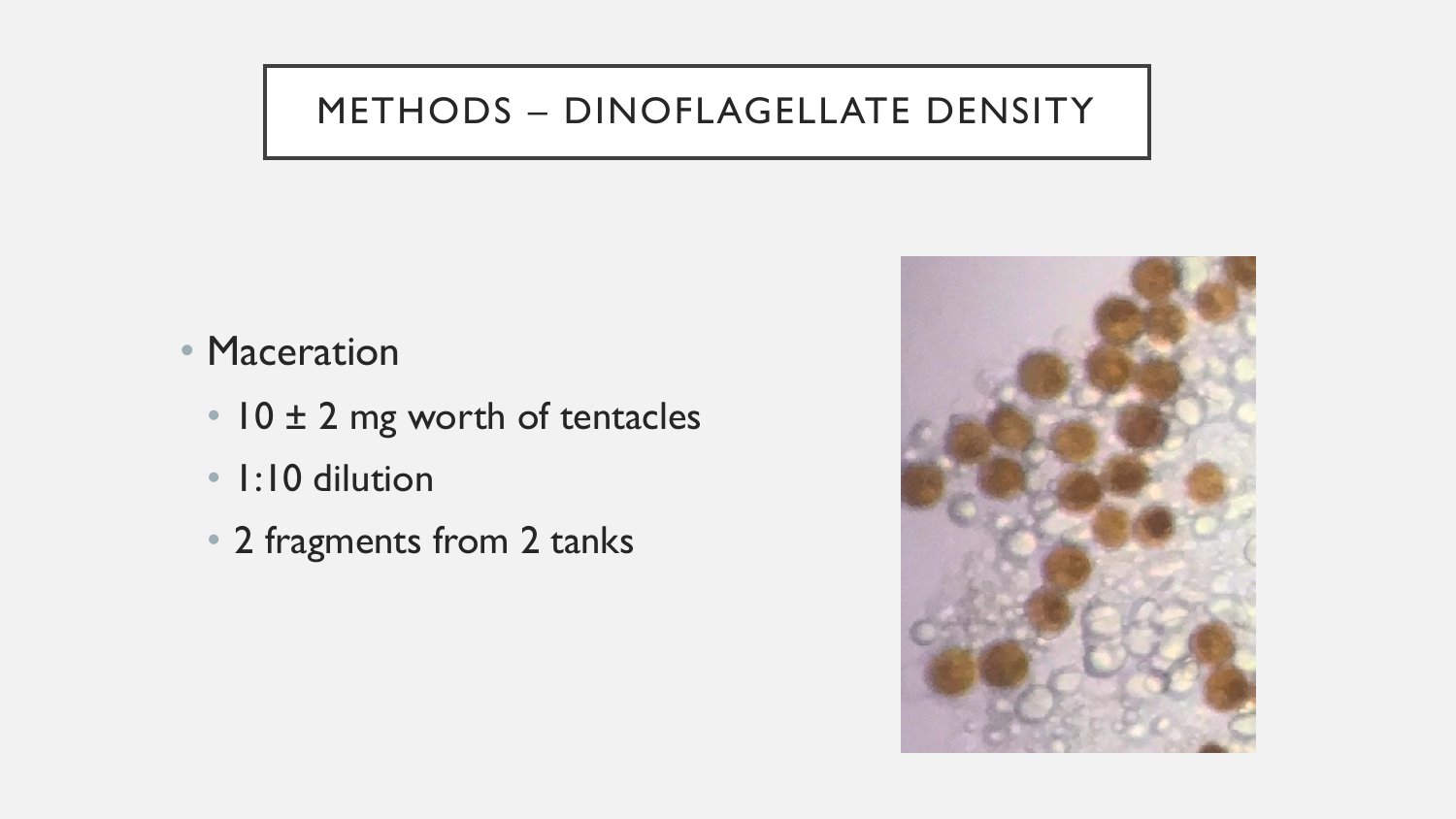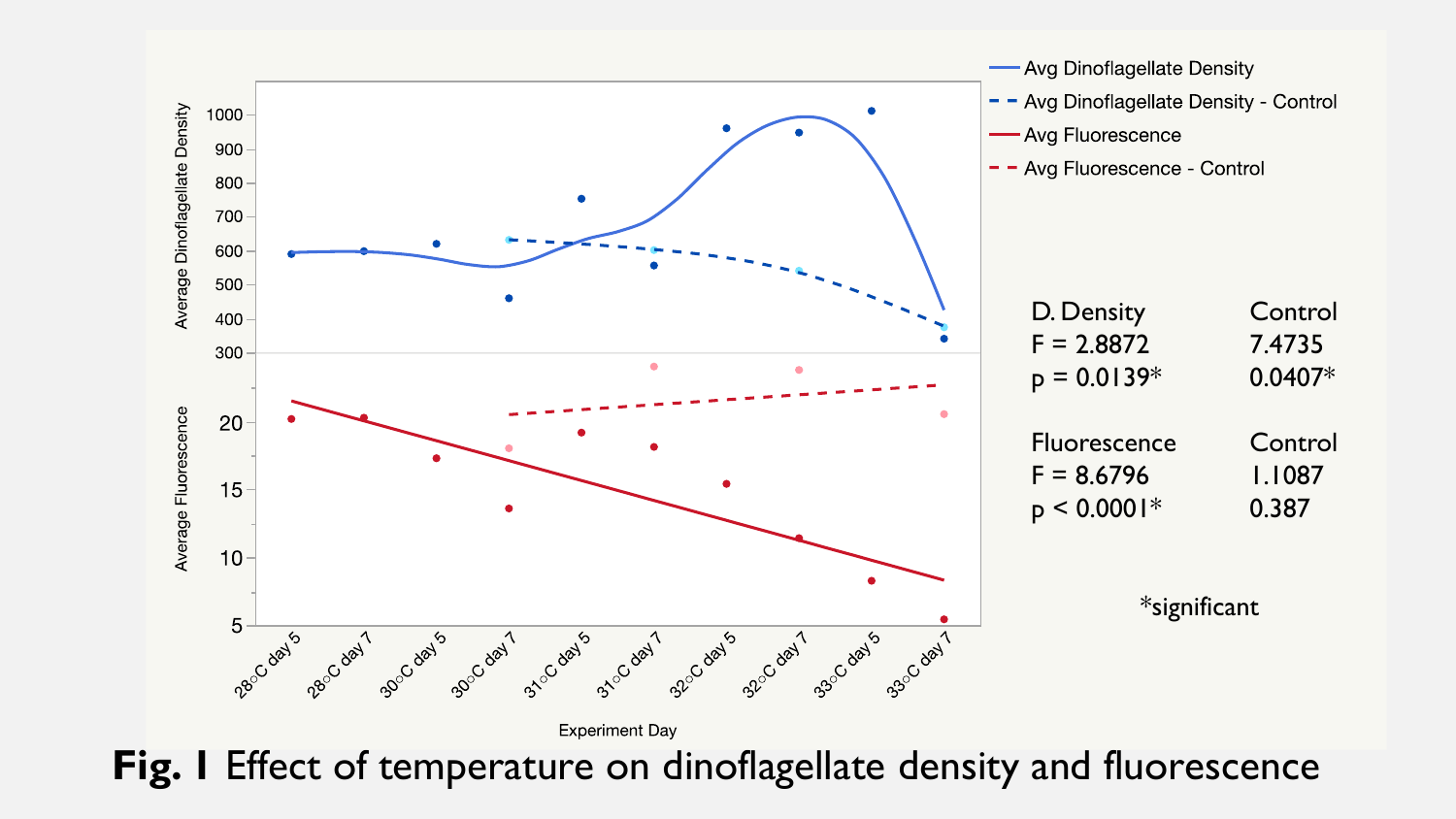### RESULTS - DINOFLAGELLATE MORPHOLOGY

- Variation in size
	- Consistent in controls



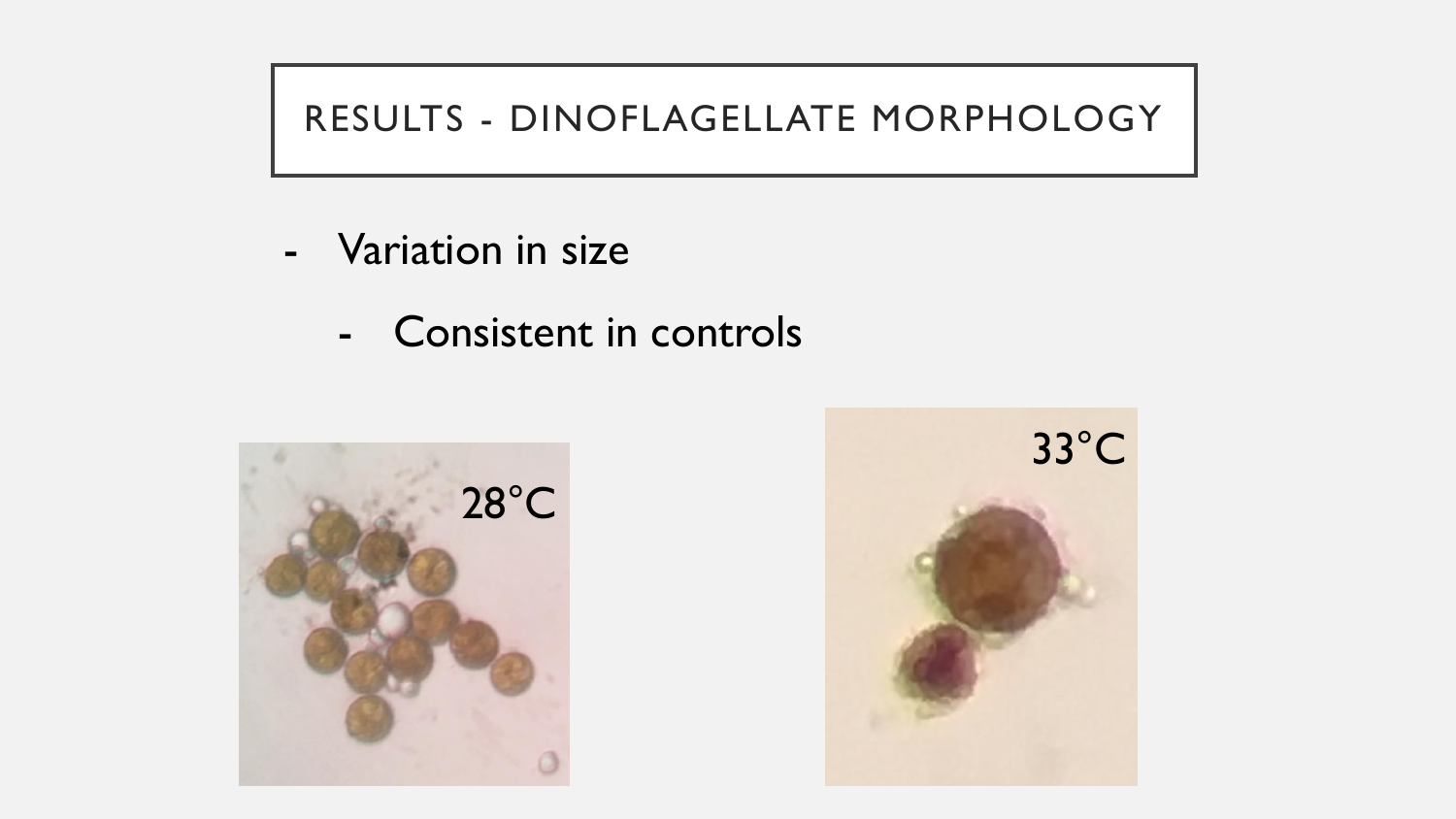#### DISCUSSION

- Fluorescence is an indicator of coral health
- Density increased as health declined?
	- Increased mitotic rate  $\rightarrow$  less photosynthates for host
	- Review by Woolridge (2013)



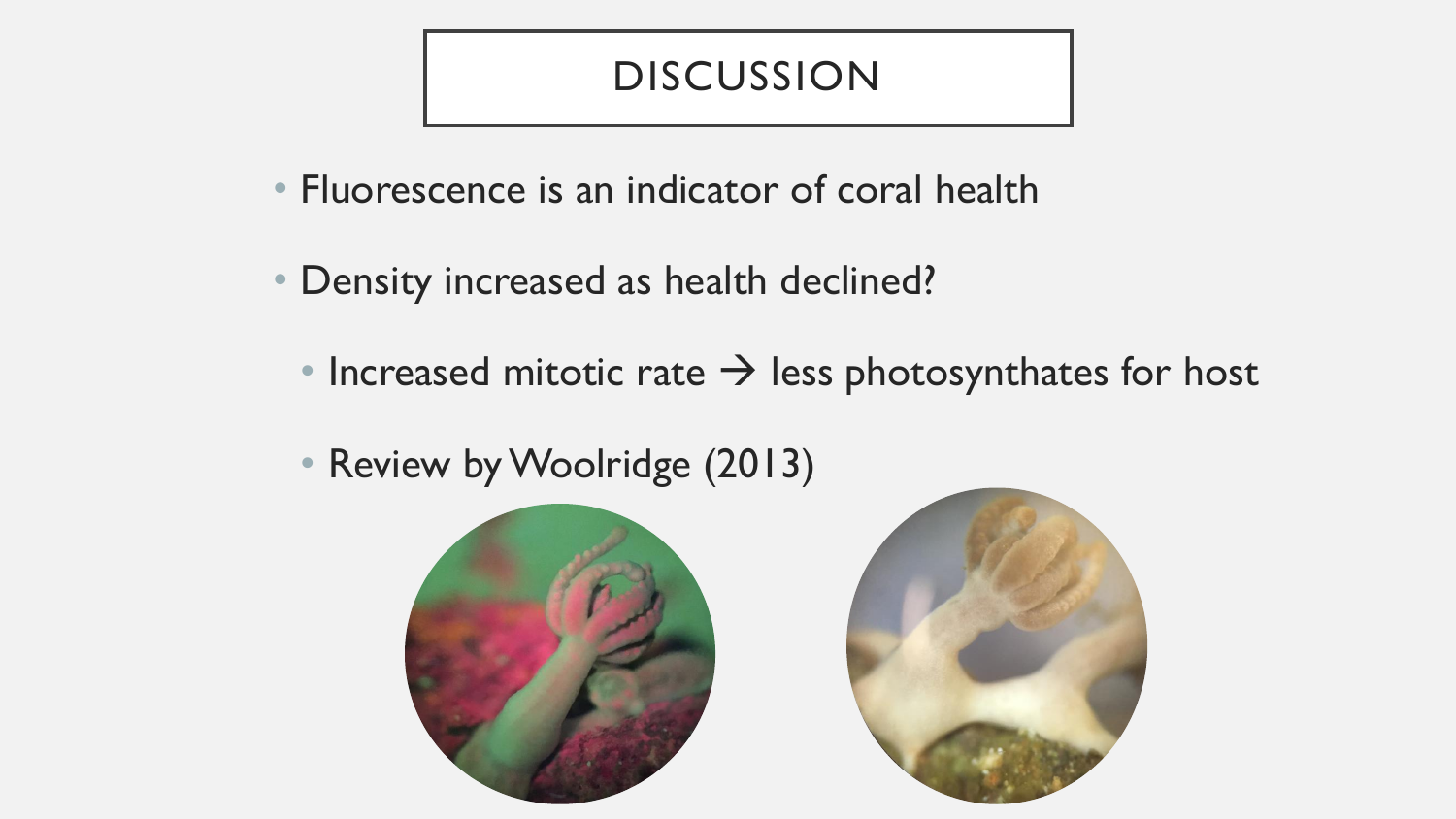# INCREASED MITOTIC RATE

- Emergence of smaller-sized cells may support a higher rate of cell division







• Cells as doublets at 33°C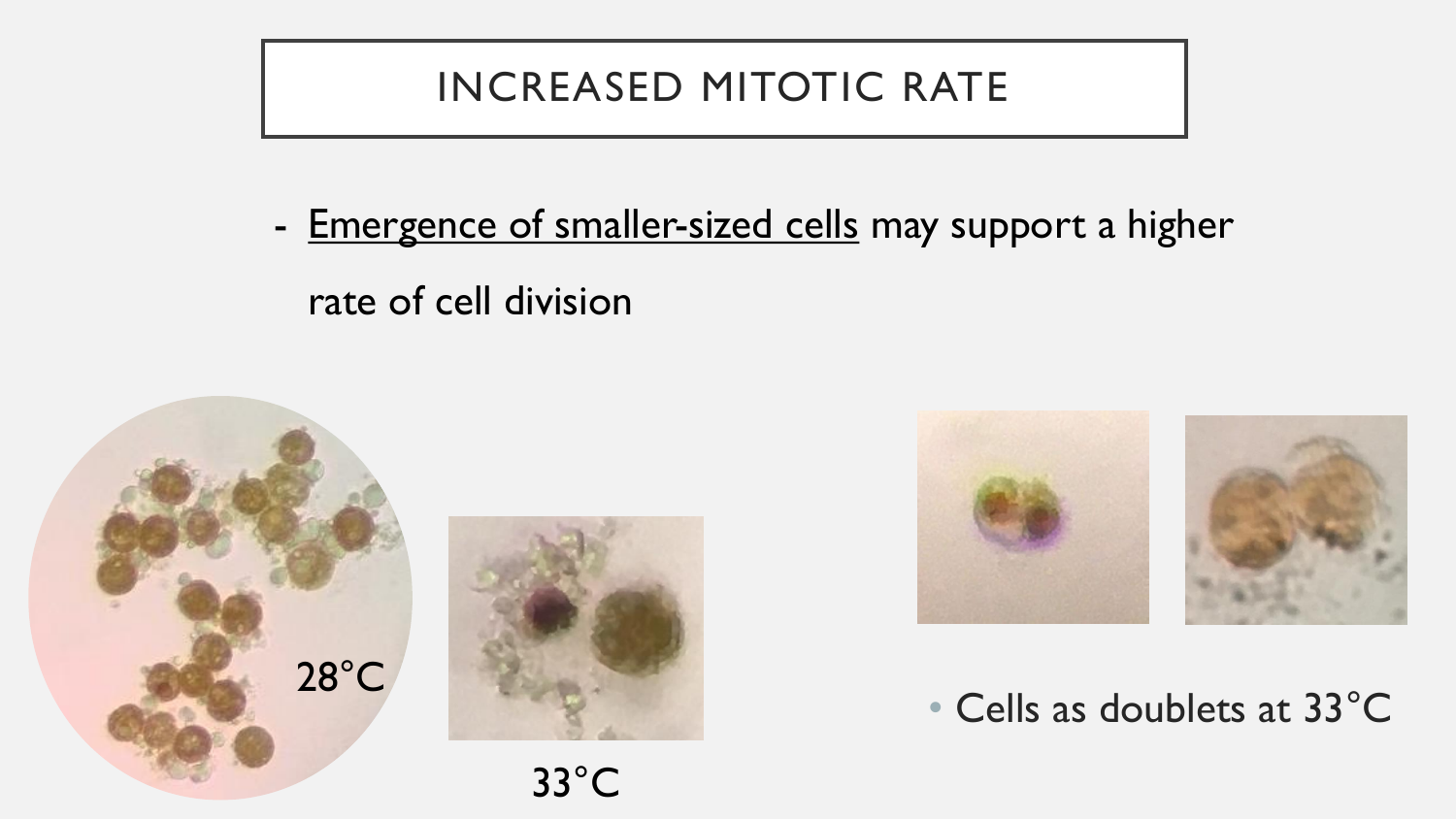# DISCUSSION

- Chen et al. (2005)
	- Monitored fluctuation in algal communities for 1.5 years
	- Clade C increase followed by sudden drop in hottest month
- Implications of current study's results?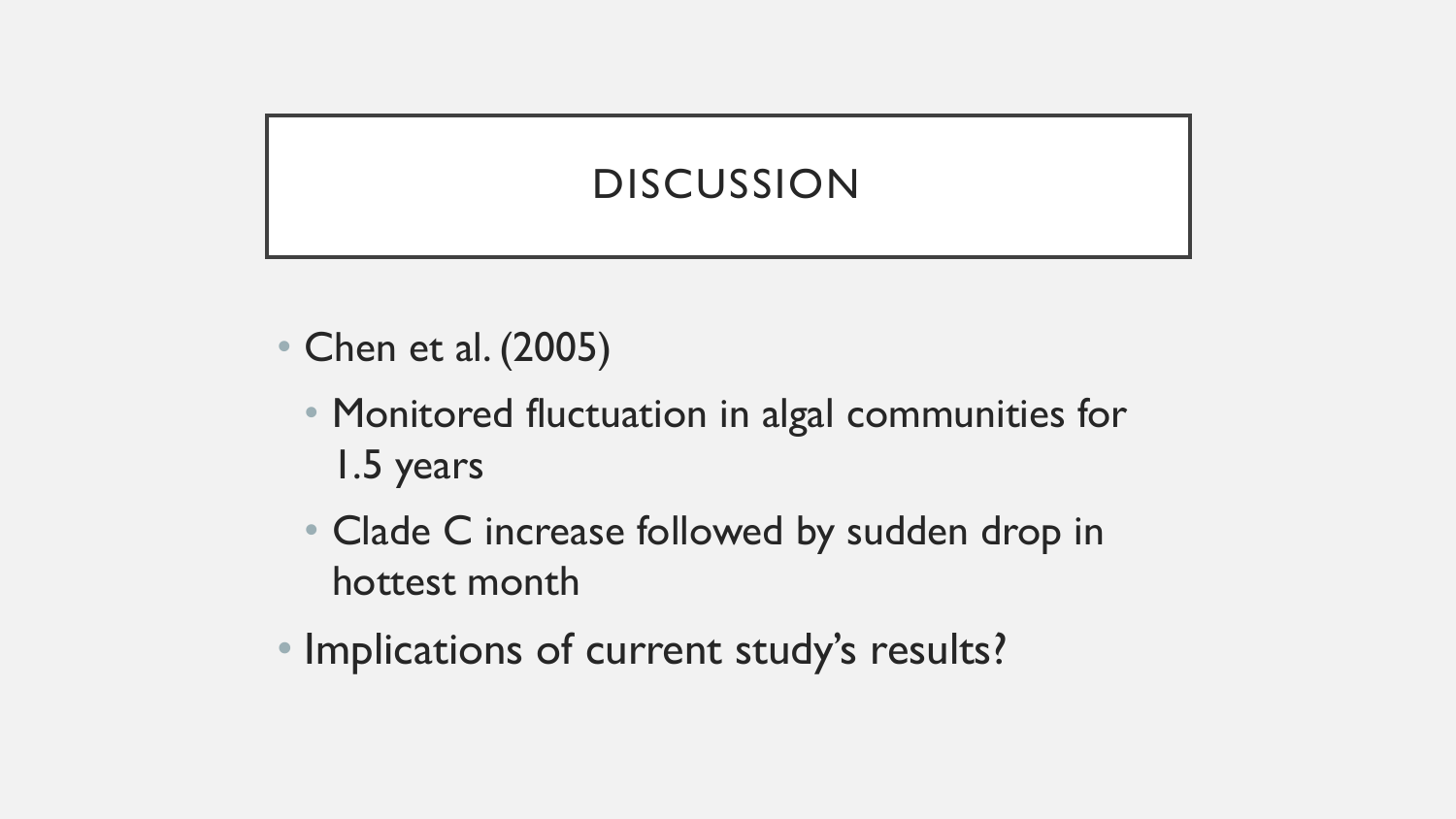# SIGNIFICANCE AND FUTURE DIRECTIONS

- Supports fluorescence as health indicator
- Potential to predict bleaching in *Anthelia* spp.
- Current methods insufficient
- Build on control sample size
- Different species and stressors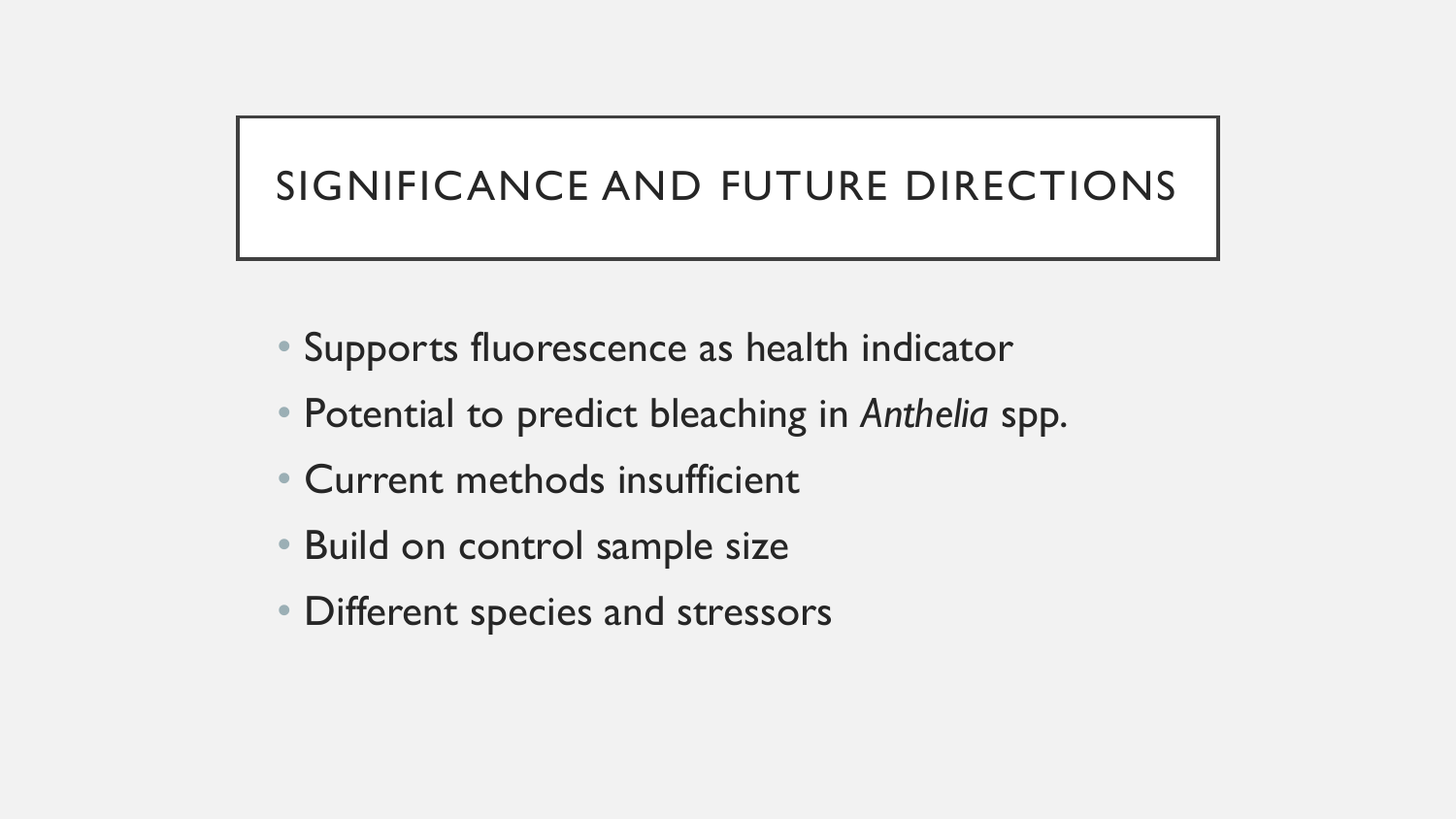# ACKNOWLEDGEMENTS

- Jill Anderson and all lab techs
- Tara Androschuk & Averil Jones
- Dr. Ross Shaw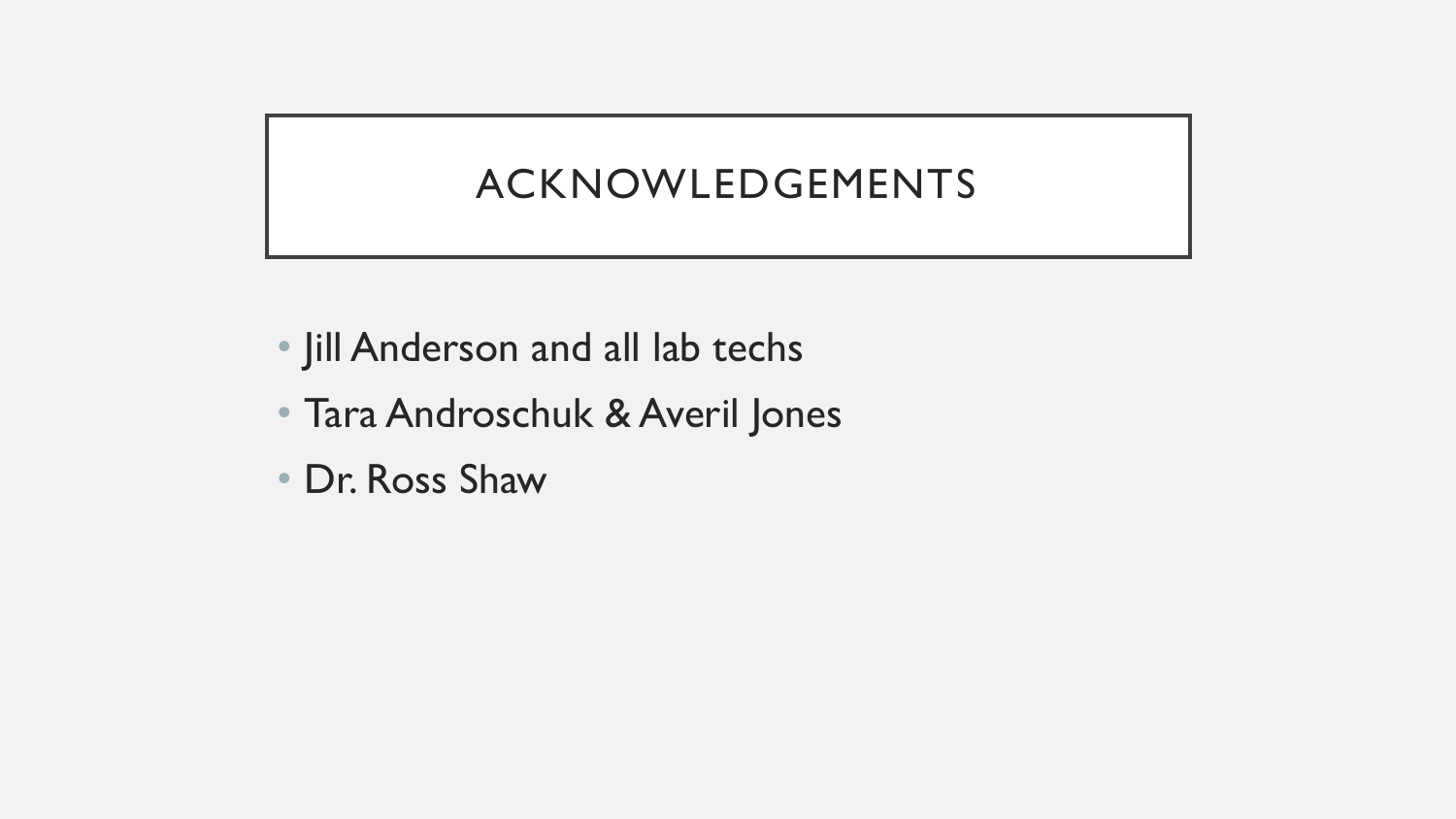## REFERENCES

- 1. Davy SK, Allemand D, Weis VM (2012) Cell Biology of Cnidarian-Dinoflagellate Symbiosis. *Microbiol Mol Biol Rev* 76(2):229–261.
- 2. Yonge CM (Charles MS, Yonge CM (Charles M, History) BM (Natural, (1928-29) GBRE (1930) Great Barrier reef expedition, 1928-29 : scientific reports. 1(January):544.
- 3. Hatcher BG (1988) Reef Primary Productivity : Beggar ' Banquet s. *Tree* 3(5).
- 4. Hoegh-Guldberg O, et al. (2008) Change and Ocean Acidification. *Science (80- )* 318(December 2007):1737– 1743.
- 5. Sheppard, C.R.C., Davy, S.K., and Pilling, G.M. (2009) *The Biology of Coral Reefs,* 1st Ed., Oxford University Press, Oxford, NY
- 6. Roth MS, Latz MI, Goericke R, Deheyn DD (2010) Green fluorescent protein regulation in the coral Acropora yongei during photoacclimation. *J Exp Biol* 213(21):3644–3655.
- 7. Roth MS, Deheyn DD (2013) Effects of cold stress and heat stress on coral fluorescence in reef-building corals. *Sci Rep* 3. doi:10.1038/srep01421.
- 8. Woolridge SA (2013) Breakdown of coral-algae symbiosis: towards formalising a linkage between warmwater bleaching thresholds and the growth rate of the intracellular zooxanthellae. *Biogeosciences* 10. doi: 10.5194/bg-10-1647-2013.
- 9. Chen CA, Wang JT, Fang LS, Yang YW (2005) Fluctuating algal symbiont communities in Acropora palifera (Scleractinia: Acroporidae) from Taiwan. *Mar. Ecol. Prog. Ser* 295. doi: 10.3354/meps295113.